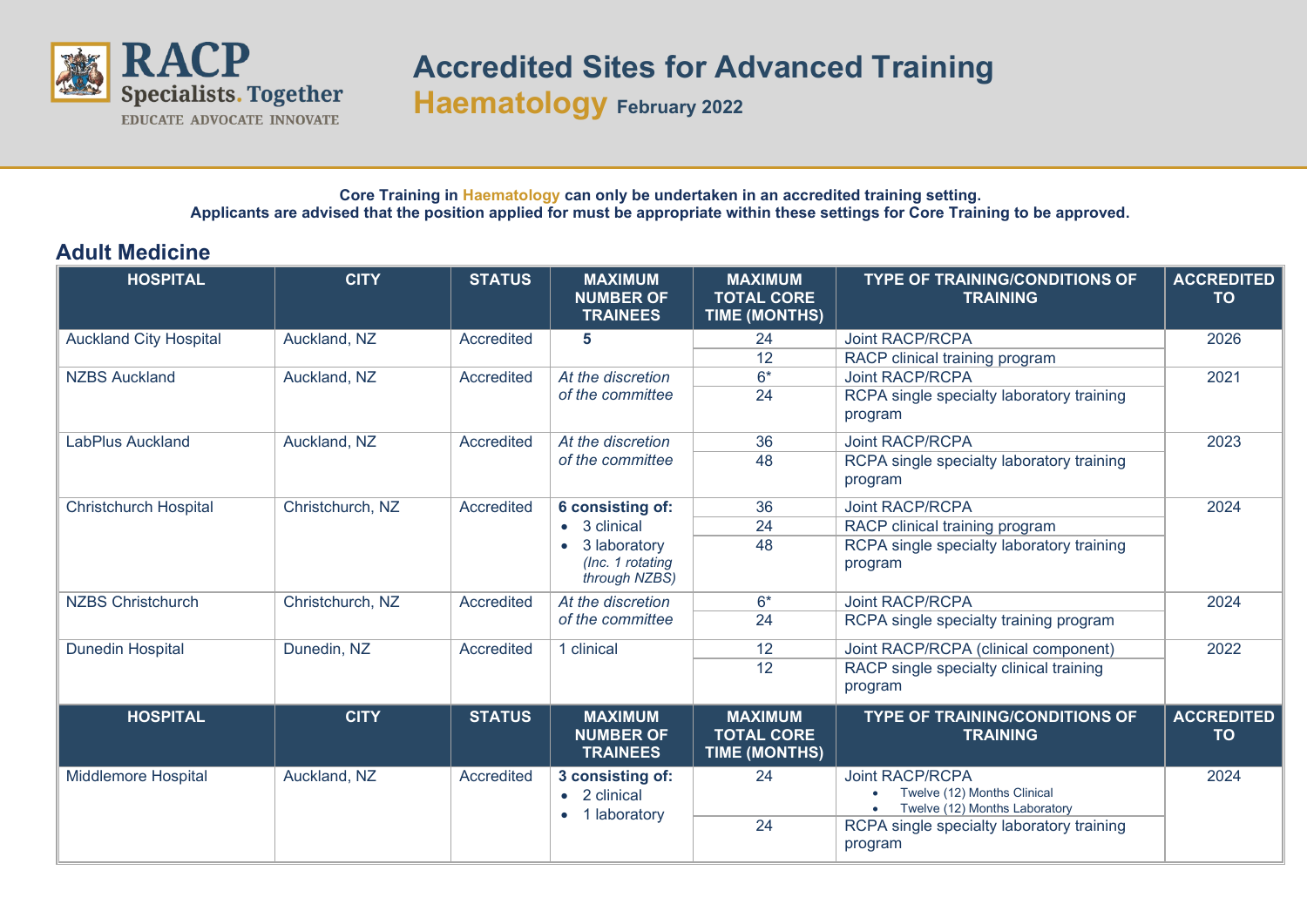| <b>North Shore Hospital</b>      | Auckland, NZ         | Accredited  | 2 consisting of:<br>clinical<br>$\bullet$ 1<br>laboratory                             | 12<br>24             | <b>Joint RACP/RCPA</b><br>RCPA single specialty laboratory training<br>program                                            | 2023 |
|----------------------------------|----------------------|-------------|---------------------------------------------------------------------------------------|----------------------|---------------------------------------------------------------------------------------------------------------------------|------|
| <b>Palmerston North Hospital</b> | Palmerston North, NZ | Accredited  | 2 consisting of:<br>$\bullet$ 1 clinical<br>laboratory                                | 12<br>24<br>12<br>24 | Joint RACP/RCPA clinical<br>Joint RACP/RCPA laboratory<br><b>RACP</b> clinical<br><b>RCPA</b> laboratory                  | 2026 |
| <b>Waikato Hospital</b>          | Hamilton, NZ         | Provisional | 3 consisting of:<br>$\bullet$ 3 clinical<br>laboratory                                | 36<br>24<br>48       | <b>Joint RACP/RCPA</b><br>RACP single speciality clinical program<br>RCPA single specialty laboratory training<br>program | 2022 |
| NZBS Waikato                     | Hamilton, NZ         | Accredited  | At the discretion<br>of the committee                                                 | 4<br>12              | <b>Joint RACP/RCPA</b><br>RCPA single specialty training program                                                          | 2023 |
| <b>Wellington Hospital</b>       | Wellington, NZ       | Accredited  | 5 consisting of:<br>• 3 clinical<br>2 laboratory<br>(Inc. 1 rotating<br>through NZBS) | 36<br>24<br>48       | <b>Joint RACP/RCPA</b><br>RACP clinical training program<br>RCPA single specialty laboratory training<br>program          | 2024 |
| <b>NZBS Wellington</b>           | Wellington, NZ       | Accredited  | At the discretion<br>of the committee                                                 | $6*$<br>24           | <b>Joint RACP/RCPA</b><br>RCPA single specialty training program                                                          | 2021 |

• \* Additional time may be approved in NZBS at the discretion of the Aotearoa NZ Joint College Training Subcommittee Haematology.